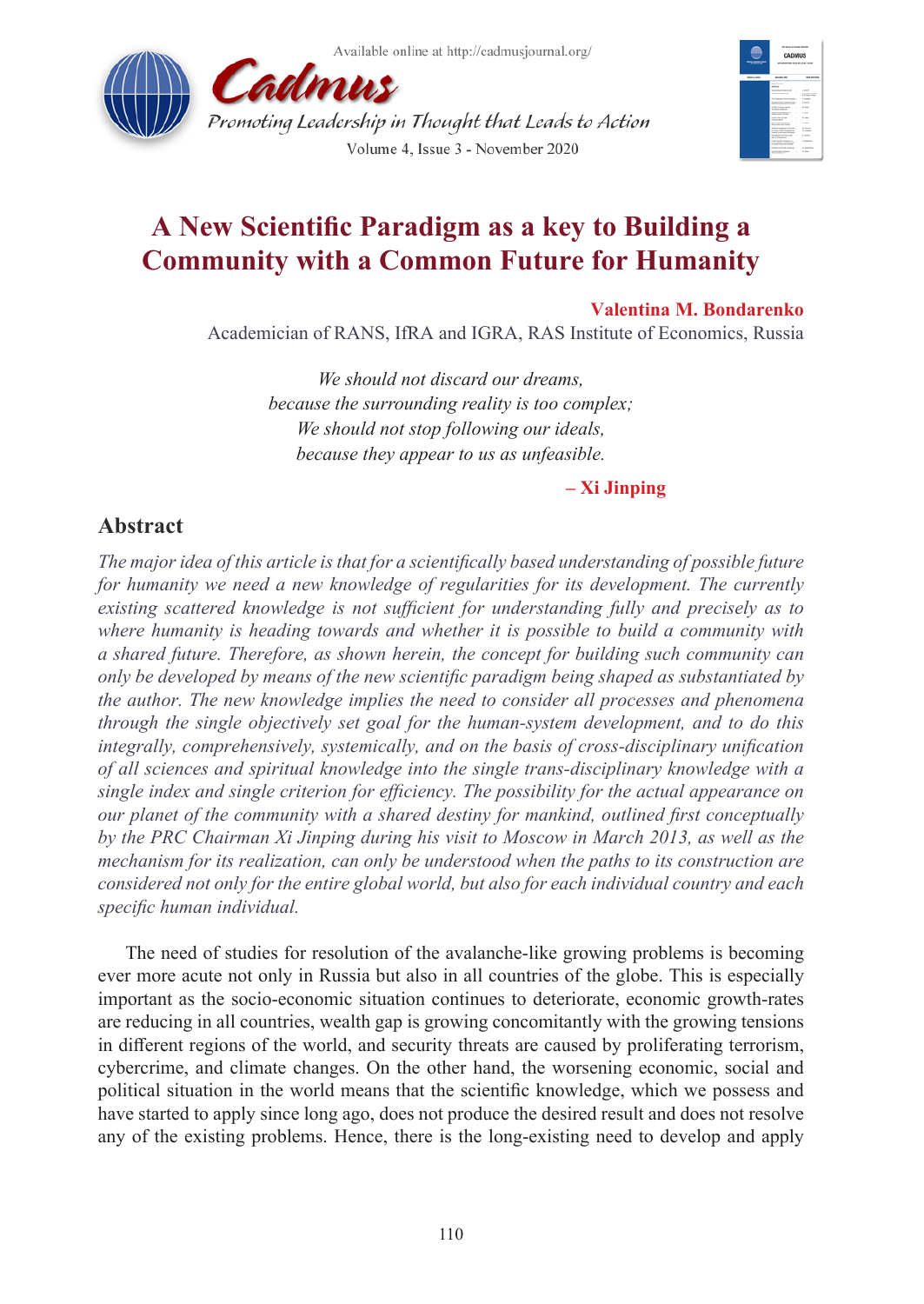a new scientific paradigm as the necessary basement for accelerated productive resolution of centuries-long problems and for the development of uniform development strategy for Russia, China, and the entire global world.

*"The existing economic theories and scientific knowledge at large fail to reveal the objective causes of crises, risks and all other negative phenomena, and to offer to the global world the uniform development strategy and effective mechanisms for its realization."*

That resolution of this task is timely and seeds no doubts. As early as the first half of the 20<sup>th</sup> century, Arnold Toynbee wrote on the need to move from narrow disciplinary studies to cross-disciplinary ones,<sup>[1](#page-8-0)</sup> while in 1975, Thomas Kuhn published his book in which he substantiated the inevitable change of scientific paradigms—or, scientific revolutions.<sup>[2](#page-8-1)</sup> In his view, the new scientific paradigm should be seen not as current theory, but rather as a whole worldview, in which it will exist together with all conclusions, drawn owing to its appearance.

Let us make the above discussion clearer by Russia's case in point.

In the Russian academic community, everybody is familiar with publications by a scholar from the RAS Institute of World Economy and International Relations(IWEIR RAS), Professor and Dr. of Economics Vladimir Pantin. In 2019, he published an article entitled "Russia Should Get Prepared for War", $3$  in which he wrote that it is highly (by some  $90\%$ ) probable that the forthcoming years would witness a local war in which Russia would be constrained to defend its national interests and the very right to independent existence. He substantiated his conclusions by means of N. D. Kondratiev's cycles-and-crises theory, developed by the great scholar of the early  $20<sup>th</sup>$  century. Basing on extrapolation of Kondratiev's studies to the current situation in Russia and the world, and having supplemented it by empirical analysis of the current events and trends, Pantin draws the conclusion that Russia needs to prepare for a war.

Pantin substantiates the central idea in his article by saying: "Basing on the analysis of Kondratiev's cycles…, and on empirical analysis…—that is, the crisis of scientific knowledge on the economic reality and the lacking objective understanding of the humansystem developmental regularities have pushed the global world to select the deadlock or, more precisely, catastrophic path of development."

For the time being, none of the economic theories, representing the third general scientific paradigm, helped to evade the economic-science crisis and hence all of them have failed to provide an effective prescription for evading the human-system development crisis.

**Another case in point**: Today, in Russia, under the Federal Law "On Strategic Planning", at least 23, 200 different-level strategies are being elaborated in the hope of their realization.[4](#page-8-3)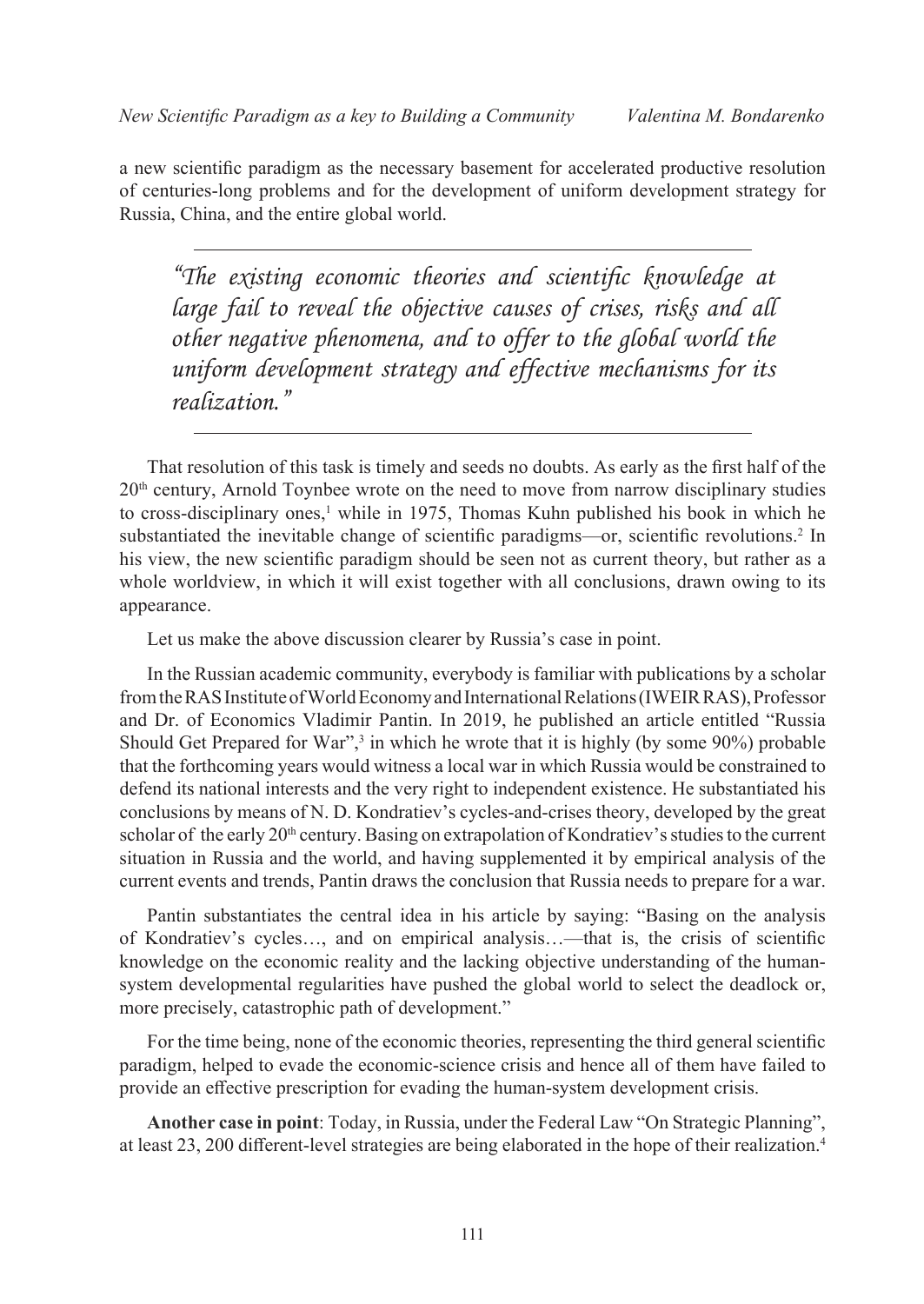Actually, the number of such strategies is much higher than the quoted figure, as such strategies are being developed within 12 national projects, plus with sub-projects, etc.

Each of these strategies has its goal, indices and criteria for project assessment. At the meeting of May 8, 2019, chaired by the RF President, participants mentioned another 15 indices showing fulfillment or non-fulfillment of national projects. Meanwhile, as demonstrated by the practice, only 25% of measures, listed in the "road maps", cause direct influence on attainment of the national goals, while the rest were borrowed from former national projects, which, as known, have not produced any "breakthrough".

Another example is found in world practice. As assumed, the 17 Sustainable Development Goals adopted by the UN in 2015 form the image of the future world, but they too have 169 tasks and 338 global indices, multiplied by regional- and national-level indices, and the target year for their attainment is 2030.

Therefore, there are grounds to assert that none of the aforementioned strategies approved in Russia, and none of the Sustainable Development Goals adopted in the UN, would be realized, because realization thereof runs counter to the systemic, integral, and comprehensive perception of development.

Multiple development strategies in different forms and with other contents have been adopted not only in the 10 most powerful countries of the world, but in other ones as well.

That is, we see that the existing economic theories and scientific knowledge at large fail to reveal the objective causes of crises, risks and all other negative phenomena, and to offer to the global world the uniform development strategy and effective mechanisms for its realization.

Until now, economic knowledge is based on collection and processing of empirical data from the past and subjective judgments on realization and prolongation thereof with big admissions and uncertainties for the future. This results in big mistakes in cognizing the real picture of the world. And, nobody sees a possibility to substantiate clearly and specifically the outline of the future for Russia and the entire global world.

All this means that the subject of searching for a new scientific paradigm is very timely and demanded as never before. Toynbee and Kuhn said the same things decades ago. The theory of paradigms and science revolutions is presented most saliently in the aforementioned work by Thomas Kuhn. In the light of this theory, even the fourth general-scientific paradigm is the theory of self-organization and synergy, which does not offer research methods for relevant description of economic reality.

Hence, it becomes ever more timely to substantiate a new scientific paradigm, which would help to resolve all these problems.

At this point, we should note that in the late 1960s, the Club of Rome, established by the initiative of Italian economist Aurelio Peccei, put forward the program of global problems studies and set its task to offer such methodology that would enable the society to analyze reliably all "difficulties of mankind". So far, the Club of Rome members have not devised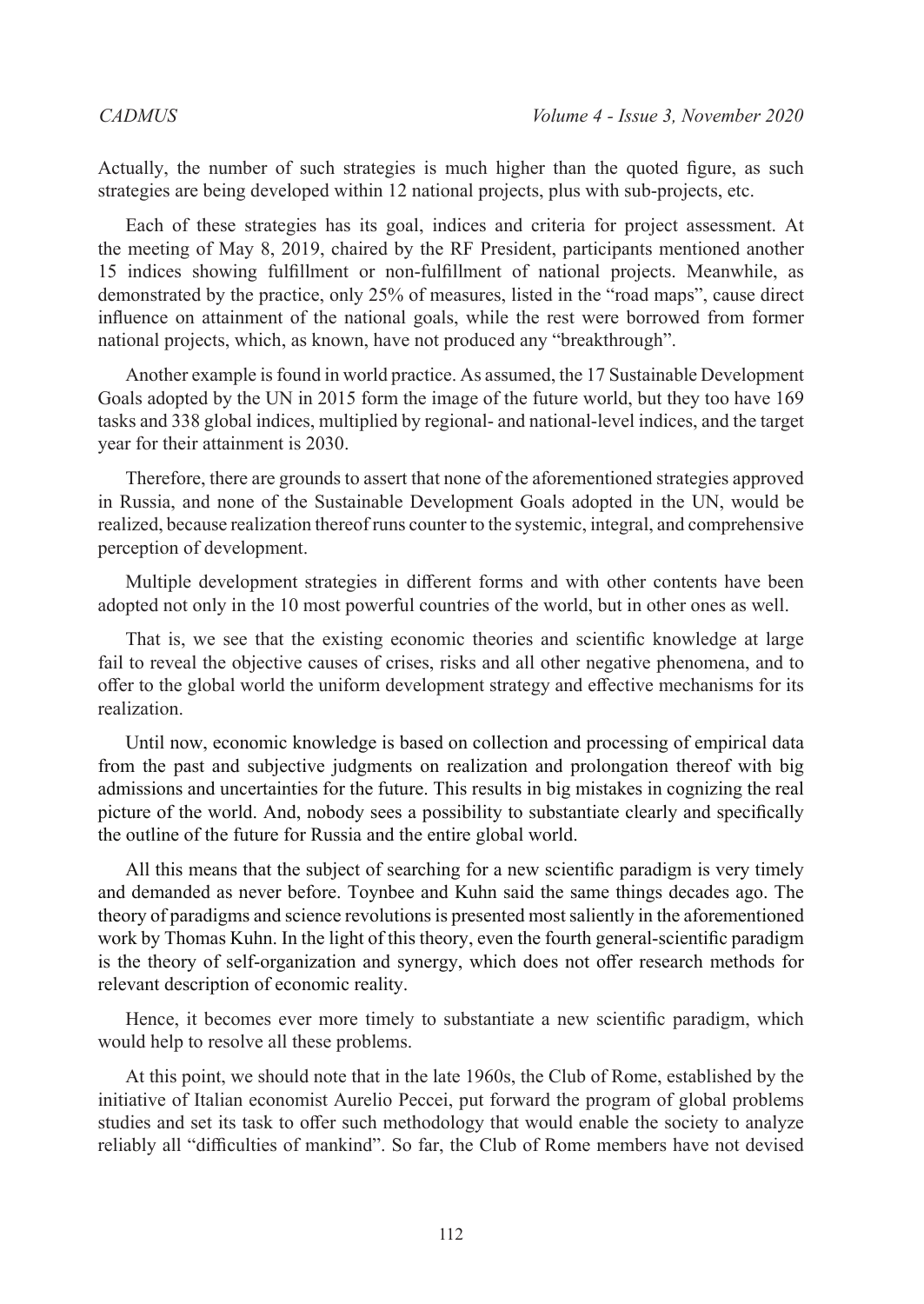such methodology. Since 1968, the Club of Rome issued over 40 reports in total. The authors of its report, entitled "Come On!" published in late 2017, are Ernst Ulrich von Weizsäcker and Anders Wijkman, who actually demand to change the whole contemporary mode of production and consumption, but do not specify the goal of such measure and the way to realize it. Therefore, it becomes clear that the precise selection of the path to forming a new scientific paradigm requires the relevant methodological toolkit.

After many years of empirical, politico-economic and world-vision studies, the author of this article could devise such a toolkit, which enabled her to set and resolve the four tasks.

The **first** task, set by the author, was to try to define the goal of human presence on Earth. The **second** one was to find, if it would be possible to unify, the integral, comprehensive, systemic and cross-disciplinarian approaches to development into a single approach. The **third** task was to find the uniform index, owing to which the picture of the world and development paths would become absolutely transparent, while the **fourth** task was to find the only possible criteria of efficiency in development of the human system and any of its sub-systems.

As shown by resolution of the first task, the human presence on Earth is not incidental. The only possible and objectively set goal and mission of mankind and a human-being is to reach the Supreme Reason in the course of his/her development, as he/she understands the need to do everything in order to satisfy the supreme need of any specific human being to become physically, intellectually and spiritually perfect, and to reach a high level of consciousness. Otherwise, crises would grow through to the apocalypse and self-destruction

Resolution of the second task—to unify the integral, comprehensiveness, systemic and cross-disciplinarian approaches—turned out to be feasible, if these approaches are applied together for resolution of the first task to define the path to attaining the objectively set goal of development of mankind. In this case, the actual cross-disciplinarian or, more precisely, transdisciplinarian factor will be provided, when in relation to the goal and the path (strategy) for its realization it becomes necessary to combine actually all sciences and spiritual knowledge. That is, it became clear that the real result will be obtained if all these approaches are unified for realization of the objectively set goal of development of mankind.

It should be noted here that quite a few attempts have been made already to combine achievements of science with spiritual knowledge. Most often, such tries are made by physicists facing some actual phenomena, which cannot be explained by means of the knowledge available in physics, or by its laws. Scientific and spiritual knowledge used to be combined in China since ancient times, and the best known examples are served by Lao Zi's and Confucius' teachings.

Thus, the new vision of the integrity, comprehensiveness, systemic nature and transdisciplinarian approach (unification of all sciences and spiritual knowledge) as the only possible and necessary condition on the road to resolution of all problems for attaining the objectively set goal of development of humankind may be quite reasonably regarded as the beginning of the formation of the new scientific paradigm!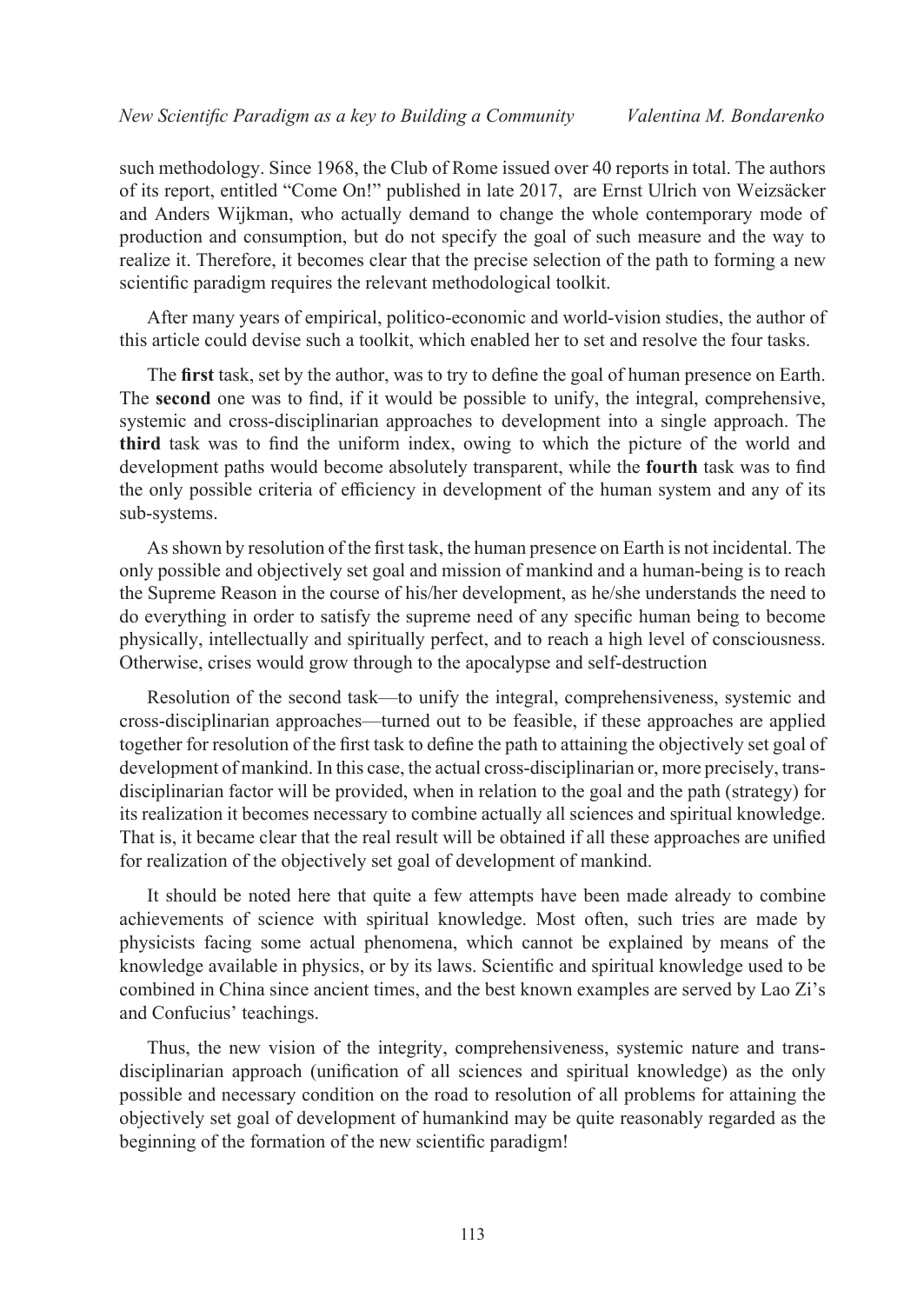### Why so?

Because, resolution of the second task enabled us to understand how to remove chaos, complexity and uncertainty from understanding all aspects of the development of mankind, and to minimize, in time and space, the search of resolutions for elimination of all problems. However, many academics believe that chaos, complexity and uncertainty are natural conditions for development, and even devise the new fields of knowledge—for instance, synergetics, the science of complexity, and establish the corresponding think-tanks, such as the Institute of Synergetics in Santa Fe, US. In our view, appearance of complexity in development means moving to the goal by the "trial and error" method. It becomes possible to remove complexity and chaos from understanding development only by applying the unified integral, comprehensive and systemic approaches together with transdisciplinary knowledge—but only in relation to the identified objectively set goal of human presence on Earth.

Until now, the cross-disciplinary study was understood as a resolution of tasks for one discipline by methods of the other one, or as the aggregate of simultaneous resolutions of separate aspects laid in systemically unconnected socio-economic, financial, demographic, ecology-and-climatic, and other tasks and processes by methods of narrow scientific disciplines. The result is well-known: the crisis in human-system development is growing.

Finding the index, which would help us measure and juxtapose all processes and phenomena that cannot be measured and juxtaposed by means of other indices, became the condition for resolution of the third task. The latter had to be resolved so that all these measurements would be directed to understanding of all aspects of the development of mankind in relation to the objectively set goal. The only index, which satisfied such conditions, happened to be the time!

After resolution of the first three tasks, the fourth task—to identify a single criterion of efficiency in the human-system development—was resolved automatically. We understood that such efficiency criterion for the whole human system or any of its subsystems, and each specific human individual is the "time between" the attainment of the objectively set goal and the reality in which they are present at the given moment. Should the "time between" reduce and approach zero irreversibly (i.e., without crises), Russia, or any other country, or the whole world in their development objectively and synchronously, would come closer to the goal attainment. It appears that with the reducing "time between", each state, community, business, and each human individual starts to fully understand the goal as well as the need of its setting and attainment.

As shown by our studies, if the "time between" grows for all actors but at different rates, this means that the whole community, all its parts, and all people who find themselves in different spaces of "time between", have different levels of consciousness, different interests, and it will be ever harder for them to agree with one another. Such situation will be followed inevitably by the conflict growth through to the war, however it might be manifested—whether overtly (military conflicts with the use of deadly weapons), or covertly (informational war, use of climate and biological weapons, or something else).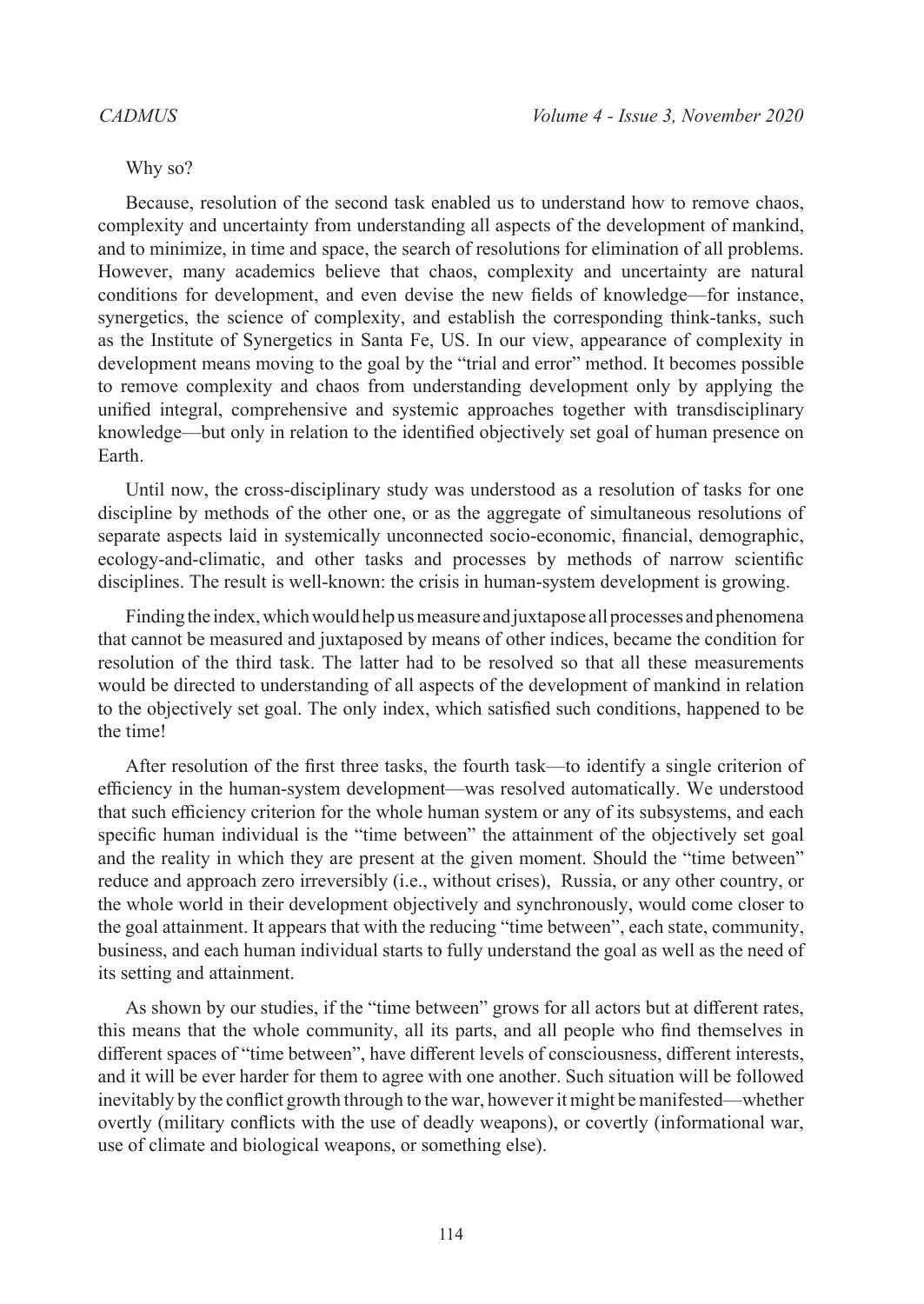Today the world is at the peak of such relations, and these conditions seem to leave no chance to provide general and economic security for Russia and the world. In this context, Pantin's warning that in the nearest future a local war can start in Russia may happen to be correct.

Therefore, it is most important to have the "time between" equal for all countries and residents thereof and reducing simultaneously for all through to zero. Hence, a uniform strategy is needed to provide for such synchronous and swift (both in time and space) development of the entire global world and construction of the common future community. All fundamental bases are already available for development and realization of such a strategy. Resolution of all four tasks in aggregate helped not only to obtain the new methodological toolkit and to substantiate the new scientific paradigm on this basis, but also to have a chance to devise the development strategy for the whole globe and humanity, plus the mechanism for its practical realization. That such possibility is already available is confirmed by the results obtained earlier with application of the new methodological toolkit. For instance, as of today, the author has managed to:

- 1. Formulate the new paradigm for forecasting future from the future—i.e., the future in which the objectively set goal is attained and the "time between" is approaching to zero. All human and societal needs are realized at the level and by means of the thought. That is, the future would be forecasted from the time, when a human being has become perfect and reached the Supreme Reason. After return from that zero time to today, it becomes possible to select and realize only those projects and solutions which contribute to reduction of "time between", and hence the attainment of goals shall be accelerated while consumption of all resources shall reduce.<sup>[5](#page-8-4)</sup>
- 2. Identify human-community development regularities, find out the nature of the systemic-crisis, and understand that there are only two development paradigms on Earth: one, featured by crises, and the other one offering the opportunity to create all conditions for transition to a crisis-free development. This will become possible only with development and realization of the uniform development strategy for Russia and the entire world.<sup>6</sup>
- 3. Devise the mechanism for the realization of uniform development strategy for Russia and the whole world. Such a mechanism shall become available, if, in the circumstances of rapid introduction of Industry 4.0 digital technologies, all national economies would develop through coordination of state, business, and societal interests with interests of each concrete human individual, and if such mechanism for coordination of most diverse interests would be realized:
	- in the real-time regime;
	- by managing development through the management of the "time-between";
	- at each local level of any country in the self-governance regime;
	- in realization—for instance, by means of additive technologies—of personalized production under the consumers' order, excluding manufacture of non-demanded products and preserving all natural resources in the primeval condition[.7](#page-8-6)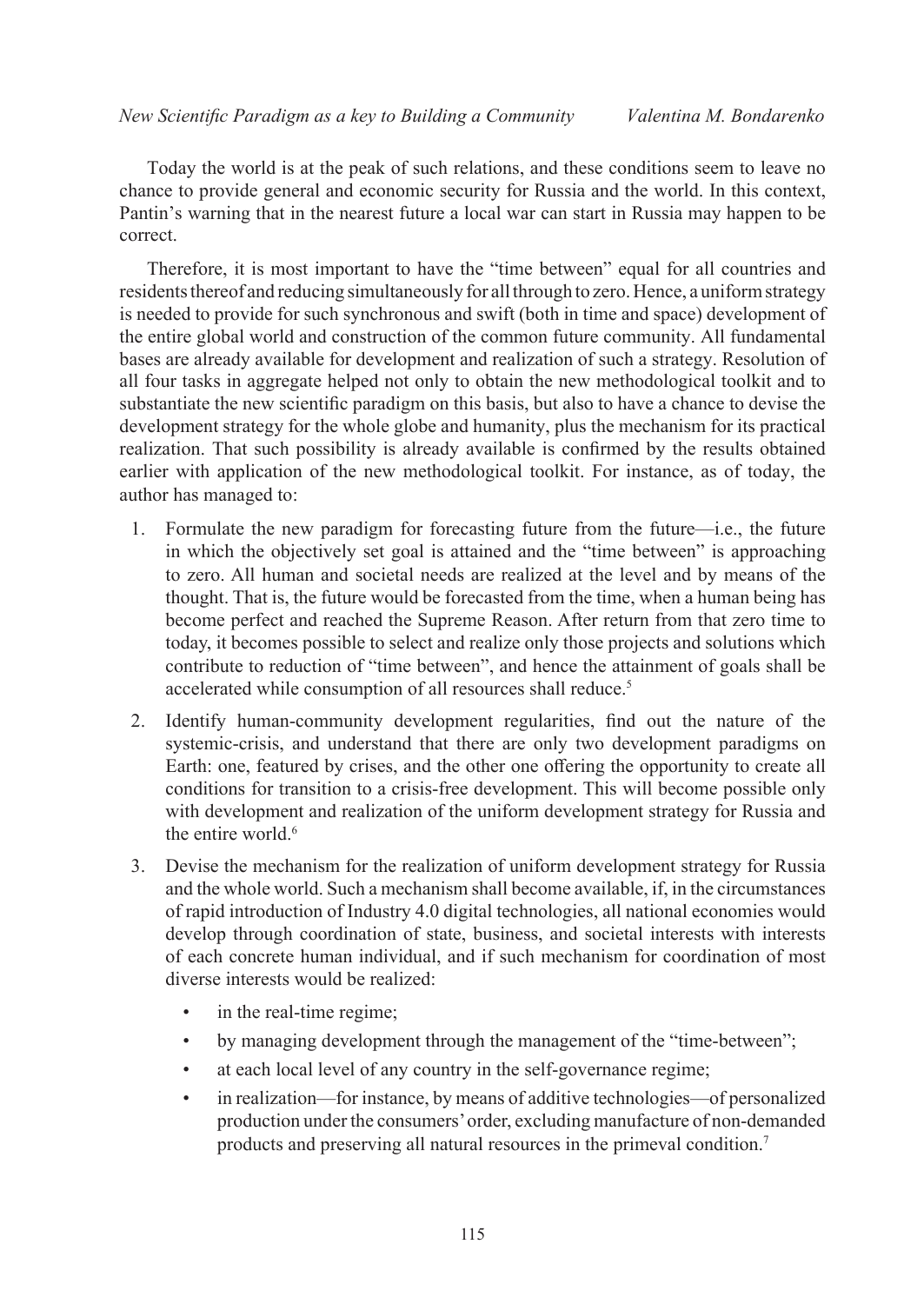The aforementioned points prove that we obtain basic conditions for resolution of all problems, development of a uniform development strategy, and actual realization of Chairman Xi Jinping's proposals on building the shared-future community on our planet. The basic conditions listed have already passed through several probations in the author's multiple articles published by review journals in Russia and abroad, in presentations at important international congresses, forums, symposia and conferences, and are supported by Diploma on Discovery in Social Sciences (No. 43, issued on 26.12.2016).

*"Development shall take place not by "trial-and-error" method, but rather by a conscious understanding of the final goal and the interests of each human individual living on Earth."*

Today, however, under such conditions, when the former scientific paradigm for understanding development problems is being used together with Industry 4.0 technological revolution and swift introduction of thereby created digital appliances, artificial brain, Internet of things, bio-, neuro-, and other technologies of the  $21<sup>st</sup>$  century, Russia and all other counties may undergo the two transformations of the existing socio-economic model for human-system development. In the new models, relations among the state (government), society, business and concrete human individual will differ depending on the selected development goal.

*In the first possible future model,* the society (unintentionally) and a small group of persons (intentionally) shall select different development goals, which shall be differently directed, and development shall proceed through the "trial-and-error" method. In this case, the future appears uncertain, its attainment will be stretched in time, while accelerated application of digital, biological, and other technologies will generate big human and resource losses and may result in apocalypse. That is, the moment of reaching singularity as a point of no return in attaining different development goals and the transition to the new socio-economic model of the common-future community may never come.

*The second possible transformation of the existing model* shall be featured by development proceeding in conditions of the currently existing paradigm, in the interests of a narrow group of persons and thereby adopted goals and values. In such a model, we see, as a trend, the appearance of technological singularity, the core of which includes artificial brain, plus digital, biological, and other technologies for manipulating and governing human consciousness and the human life at large. In such a model, the final target is to gain control over the whole world and each human individual in order to receive maximum profits. Risks for states, the entire global community, and a human individual shall grow. Transition to the new socio-economic development model and to building the common-future community shall become impossible, as the given path shall increase the probability for appearance of such phenomena as, for example, the emerging global pandemics generated by proliferation of deadly epidemics, or such phenomena as the Islamic State ideology as thereby formed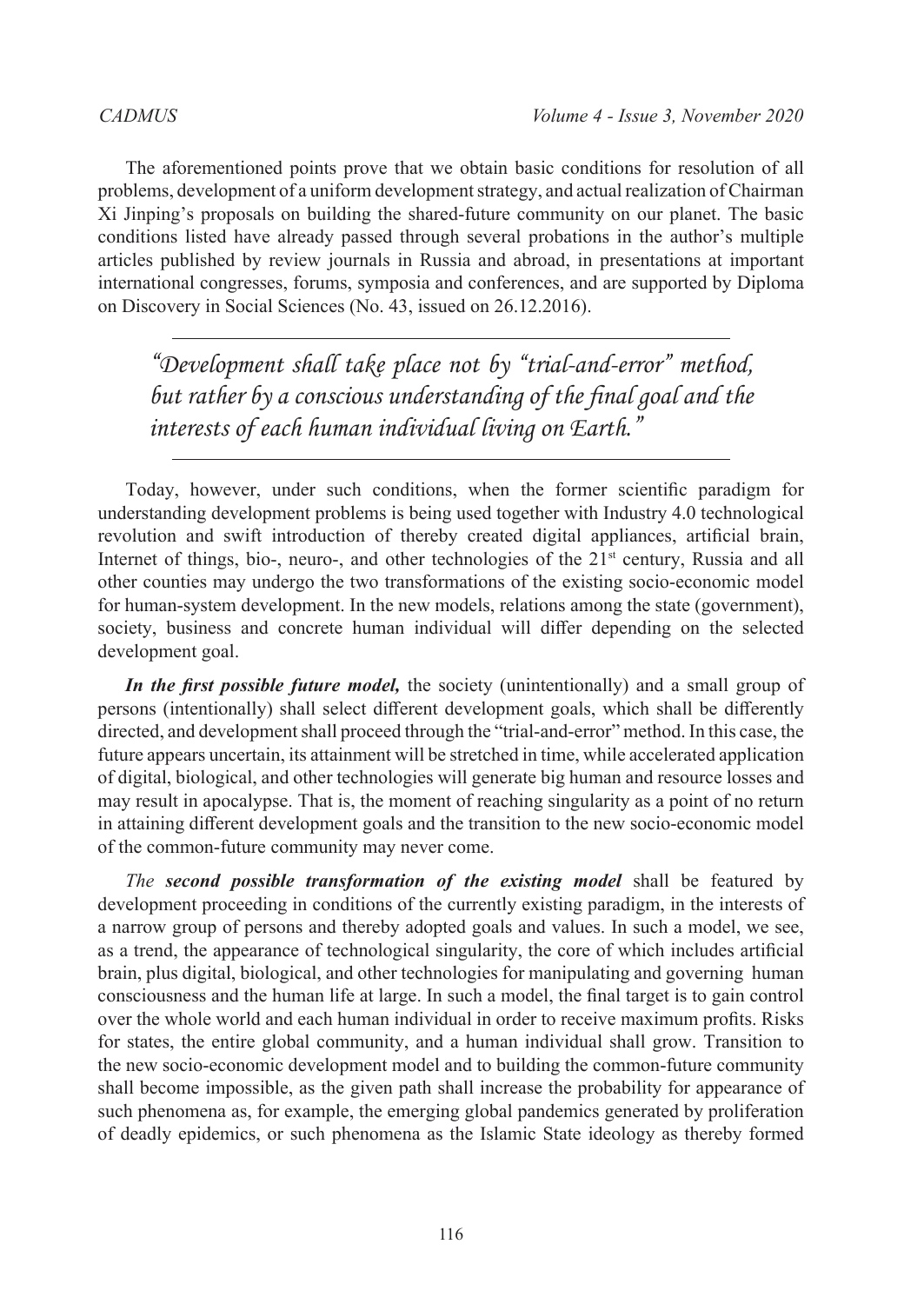values are so attractive for many, and, especially, young people, and exactly therefore today the digital revolution and other high technologies of the  $21<sup>st</sup>$  century, apart from positive facets, bear grand threats through to the threat to the existence of mankind.

However, if uniform strategy is devised and realized by means of the new fundamental scientific paradigm, then development will be directed consciously, with understanding of the final goal, and proceed in the interests of each human individual, living in Russia, China, and all other countries of the globe, and their interests will be coordinated in real-time regime at each local level of any country in the world. Thus, all the conditions will be formed for transformation of the existing socio-economic model into the *third development model of community with common future for humanity*. Its orientation to diverse interests of each human individual will make it possible to apply digital technologies for production under his/her order; not to manufacture any redundant products; to preserve natural and human resources in primeval condition, and to offer more of free time for his/her own perfection. All this will be the only possible condition, which can motivate each and, especially, young human person to provide, in terms of time and space, for sustainable development of the entire planet in relation to the goal, and for accelerated construction of the common-future community. Exactly in this case, technological (digital) singularity shall be synchronized with singularity in forming new human relations and human understanding of the need to bring closer, evolutionarily and irreversibly, attainment of the global development goal.

Today, the world finds itself between the first and second models. However, rapid introduction of different technologies, digital appliances, artificial brain, bio-, neuro-, and other technologies of the  $21<sup>st</sup>$  century, together with aggravating international relations, migration processes, sanctions, trade and diplomatic wars, plus other negative developments around Russia, between the US and China, US and Europe, etc., rapidly bring the world to the second development model, in which the final goal is to control the whole world and each human person. The consequences are described above. Risks will grow, while states may disappear.

 *Therefore, it becomes critically important that states and their no.1 leaders, for preservation of themselves and their nations, for the sake of general security and for transition into comprehensive, joint sustainable development and actual construction of the common-future community attend, first and foremost, to accelerated resolution of the task to form the third development model and the uniform strategy for their attainment in the universally understood and accepted future.*

Such transformation of the existing socio-economic model into the third development model becomes possible only in the presence of new fundamental knowledge of the future and by means of digital plus other high modern technologies. Such relevance of the new production relations and new production forces provides attainment of the global goal for every human to become highly conscious and physically, spiritually, and intellectually perfect, and thus to reach the Supreme Reason. This will be feasible only with the construction of the common-future community by means of minimal resources, reduced work hours, and more free time for his/her own perfection.